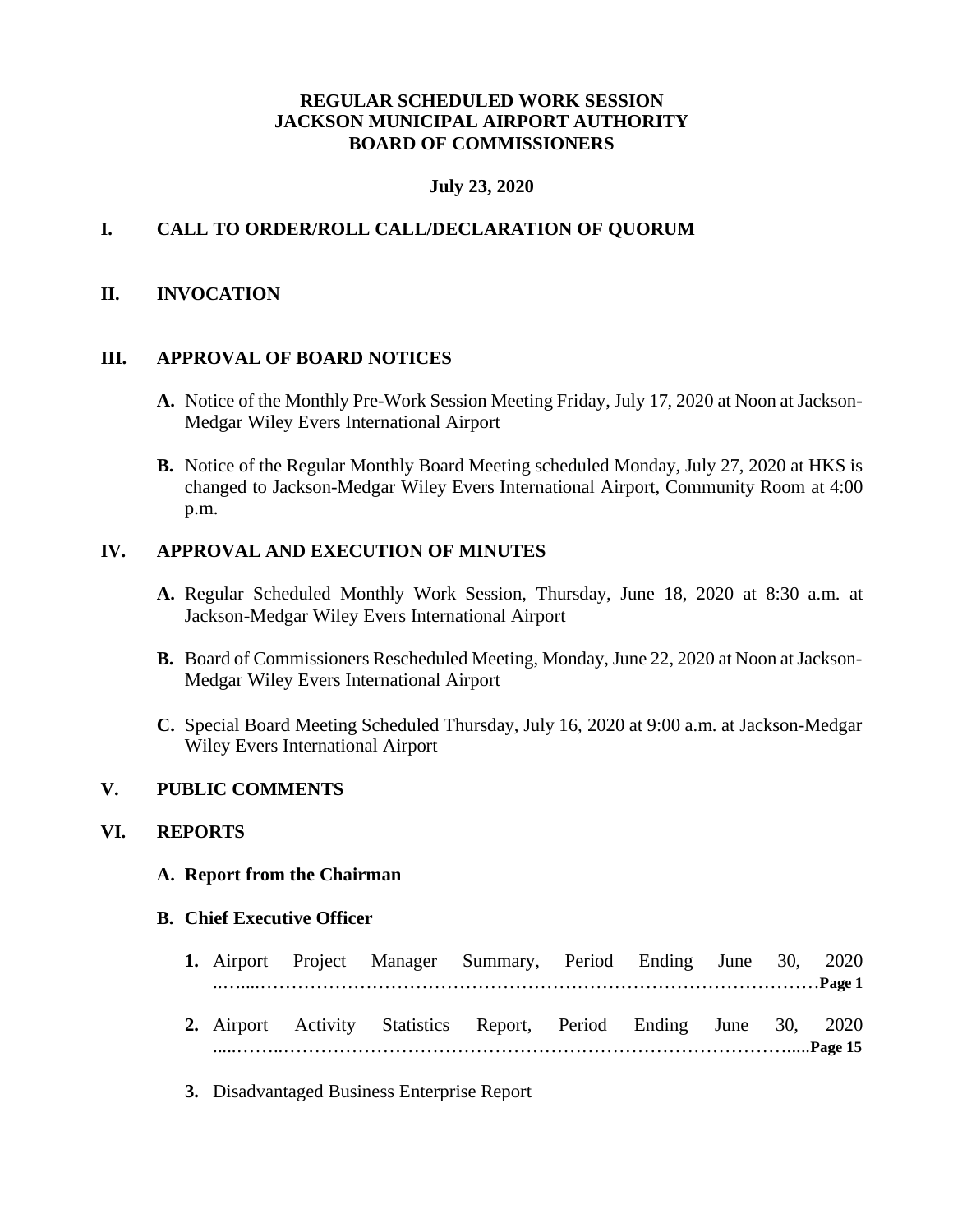- **4.** FY 2021 Budget Presentation Discussion and Remarks
- **5.** Staff Updates:
	- a. Notification of Emergency Purchase for Repair of the Security Perimeter Fencing in the Northwest Air Operations Area
	- b. Jet-A Summer Academy Summary Report for July 2020
- **6.** Consultant Update and Presentation:
	- a. Airways Consulting, LLC
	- b. Hope Education Services, LLC
	- c. Duvall Decker SoJAN Building Preliminary Design

## **C. Attorney**

## **VII. ACTION ITEMS**

## **A. Financial Matters**

**1**. Financial Reports for June 2020:

| (a) |  |
|-----|--|
| (b) |  |
| (c) |  |
| (d) |  |

## **B. Construction Projects**

## **C. Procurements**

## **D. Service Agreements**

- **1.** Amend Consultant Agreement: JMAA: Authorization to (i) execute an amended consulting agreement with Tyler Technologies to perform professional services related to Enterprise Resource Planning (ERP); and (ii) approve a total fee amount for the services (Tyler Technologies, Inc.)…...…………………………….. **Page 43**
- **2.** Professional Service Agreement with Airways Consulting, LLC, JMAA: Authorization to (i) negotiate a professional services agreement for commercial development support services; (ii) approval of a total fee amount; and (iii) approval for a one-year term with a one-year renewal option (Airways Consulting, LLC) …..…………………………………………………………………………... **Page 45**